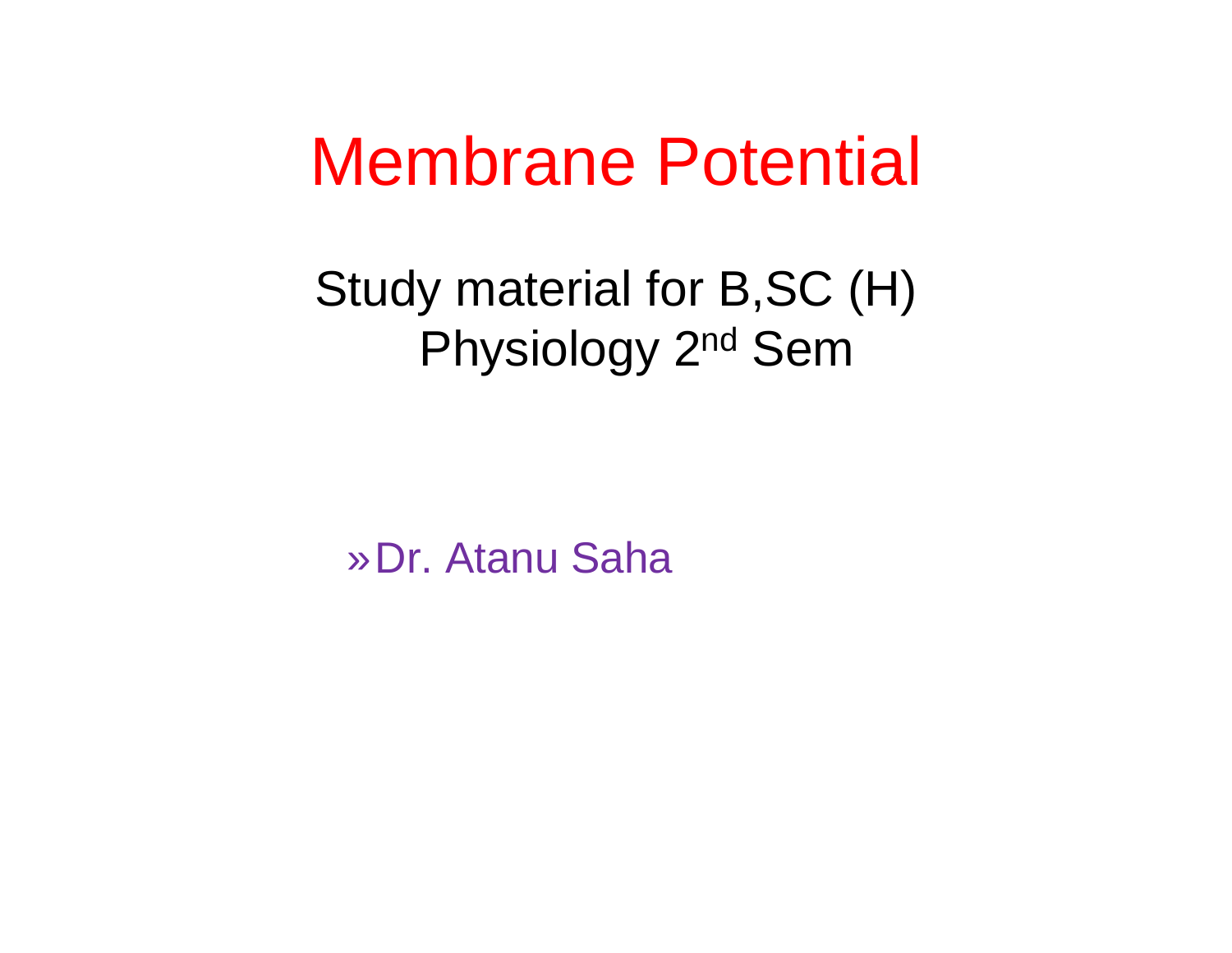### Membrane Potentials

- 1. Restin g Membrane Potential
- 2. Excitatory Post-synaptic Potential (EPSP)
- 3. Inhibitory Post-synaptic Potential (IPSP)
- 4.Action Potential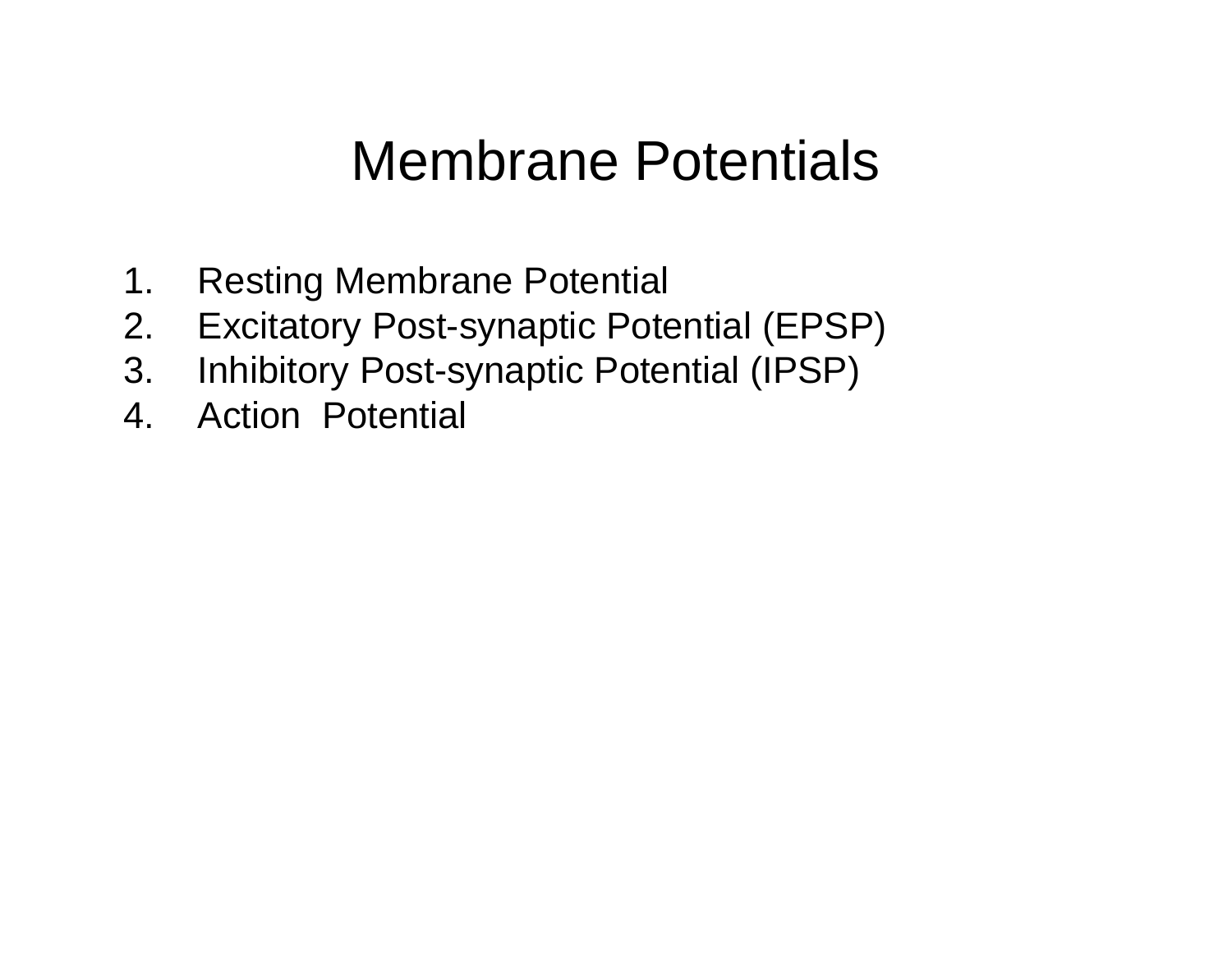

BIOLOGICAL PSYCHOLOGY, Fourth Edition, Figure 2.2 (Part 2) @ 2004 Sinauer Associates, Inc.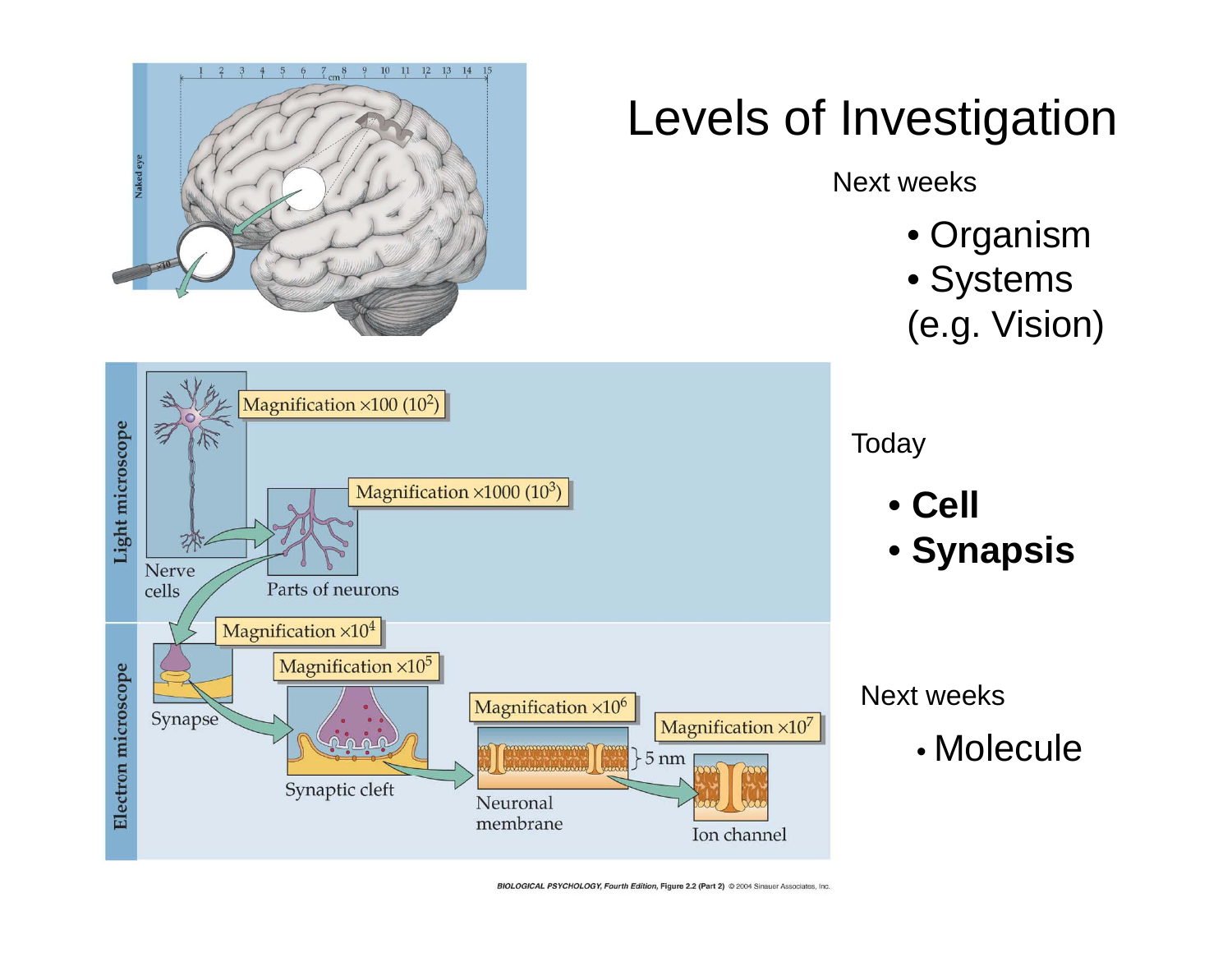### 1. Resting Membrane Potential g

Click on animation <u>website or main website (here</u>)

- Neurons have a selectively permeable membrane
- $\bullet$  During resting conditions membrane is:
	- permeable to potassium (K+) (channels are open)
	- i**m**permeable to sodium (Na+) (channels are closed)
- Diffusion force pushes K<sup>+</sup> out (concentration gradient)
- This creates a positively charged extra-cellular space.
- $\bullet$ Electrostatic force pushes K+ in
- Thus, there is a 'dynamic equilibrium' with zero net movement of ions.
- The resting membrane potential is negative (- 60mv)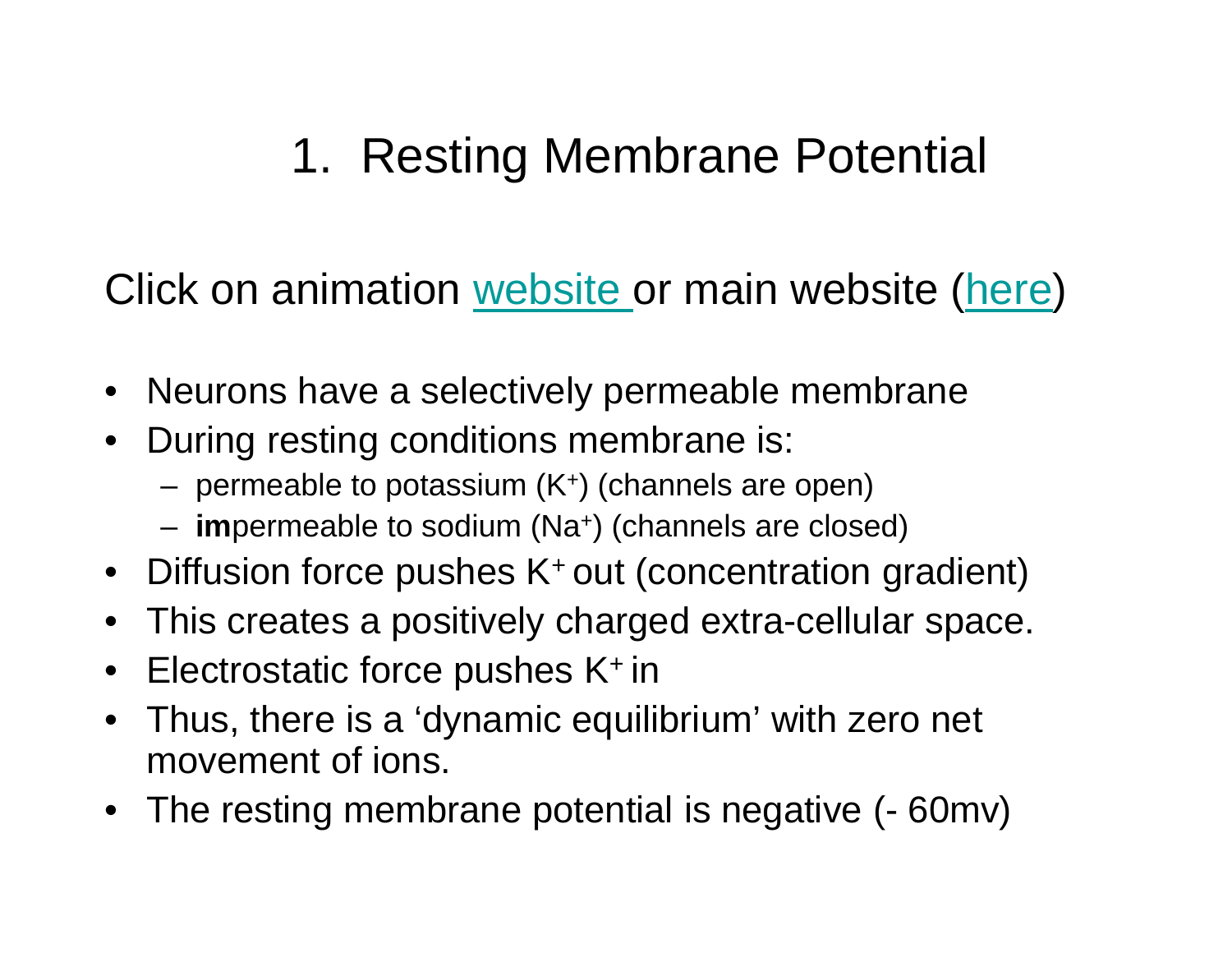#### Cell Membrane

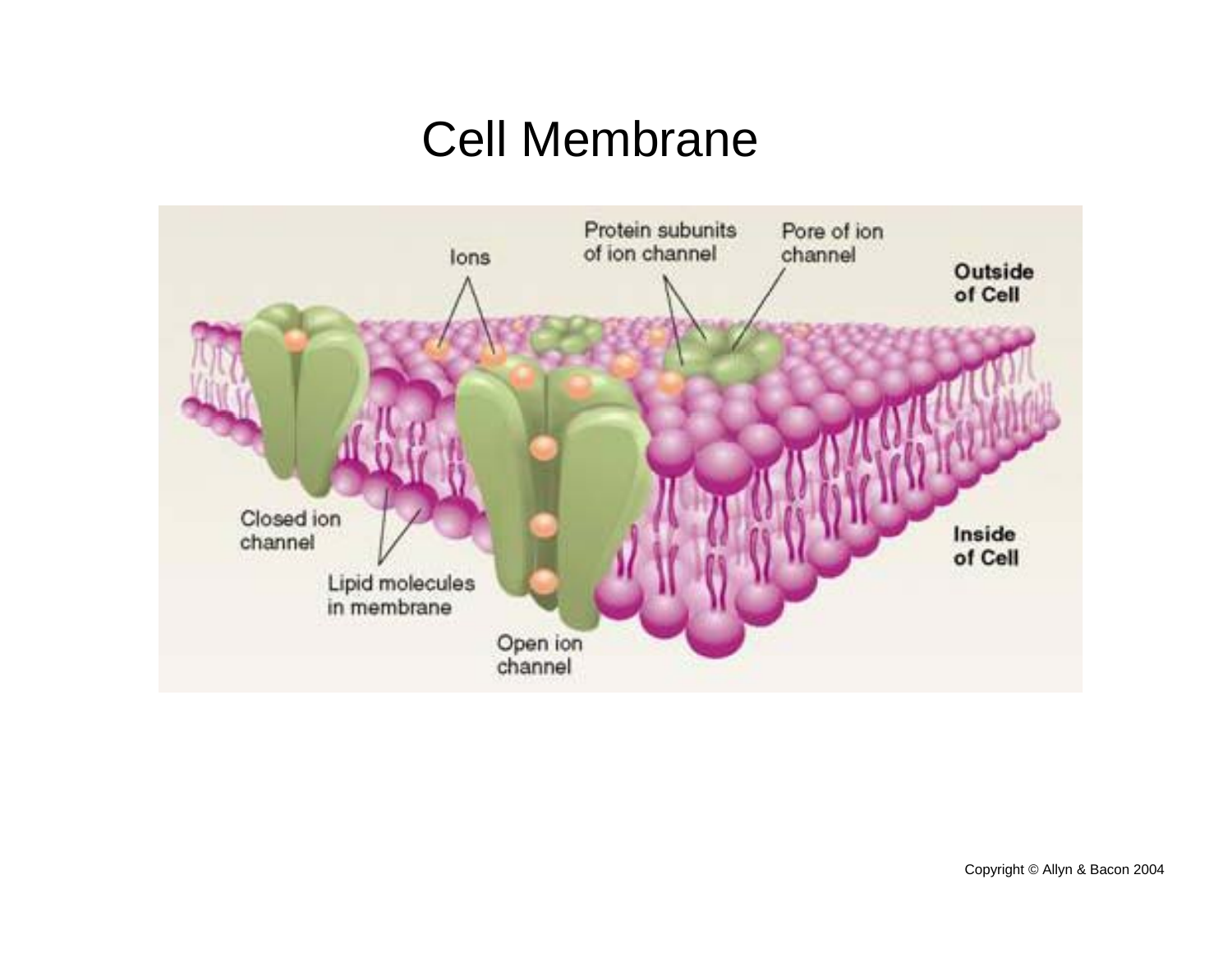#### Resting Membrane Potential



 $K^+$  = Potassium; Na<sup>+</sup> = Sodium; Cl<sup>-</sup> = Chloride; Pr<sup>-</sup> = prote  $^+=$  Potassium; Na<sup>+</sup> = Sodium; Cl<sup>-</sup> = Chloride; Pr<sup>-</sup> = proteins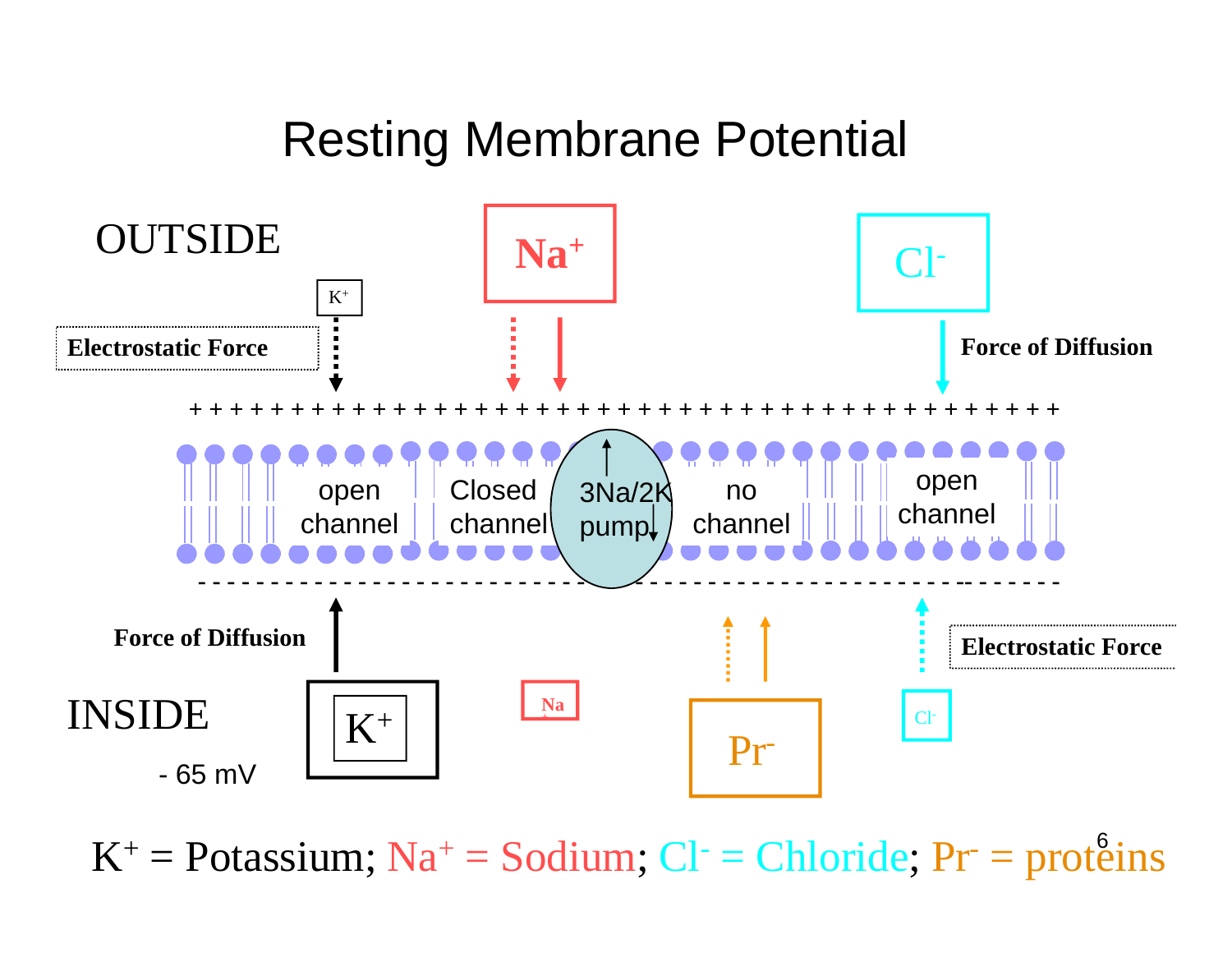### Resting membrane potential: (things you need to know)

- a. Conce pt of 'Selective membrane'
- b. How permeable the membrane is to proteins, K+, and Na+
- c. Diffusion and electrostatic forces and how they act on K+ and Na+
- d. Concept of 'Dynamic equilibrium'
- e. Concept of 'Membrane potential'
- f. ATP Na/K pump and its role in maintaining the membrane potential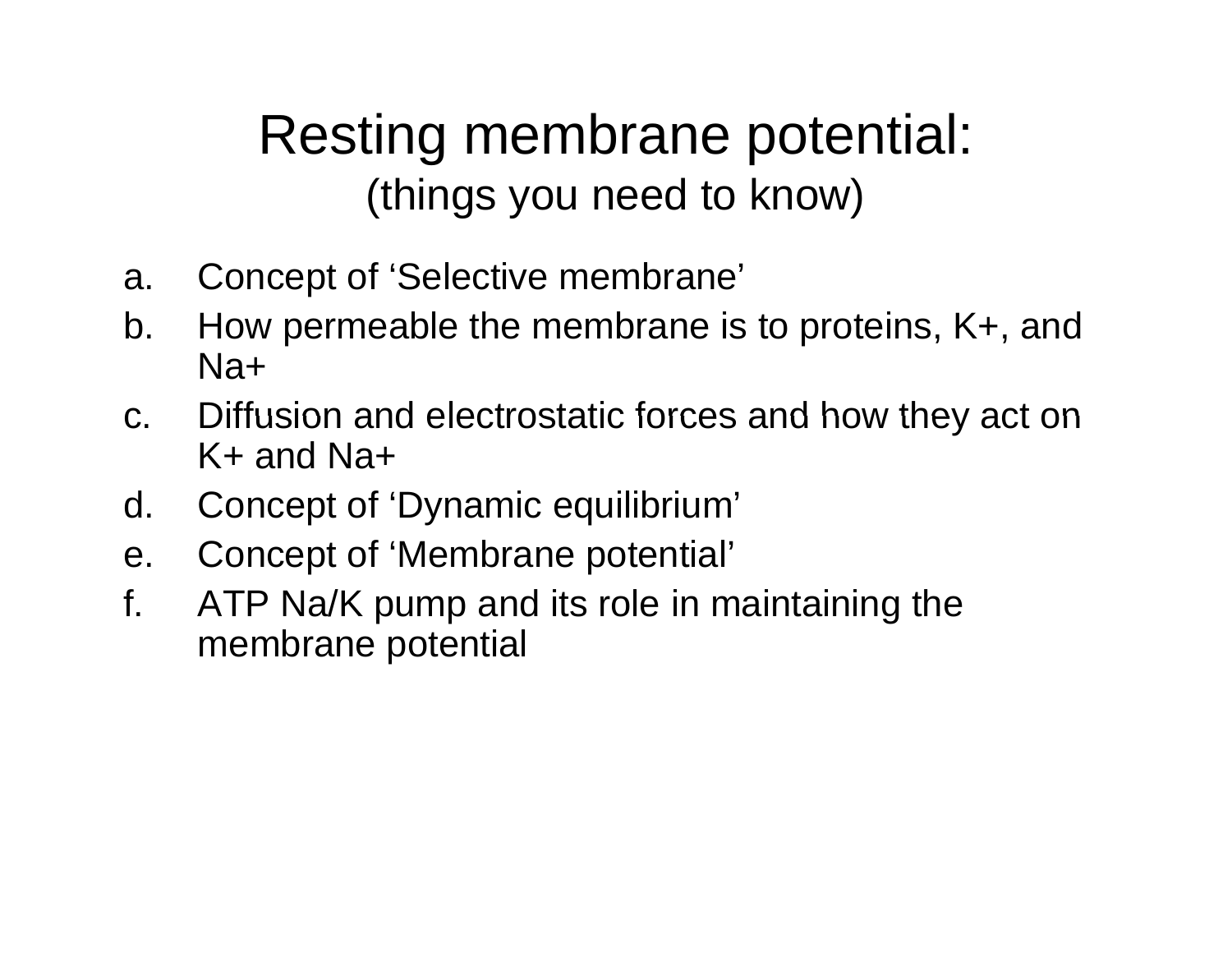

Copyright © Allyn & Bacon 2004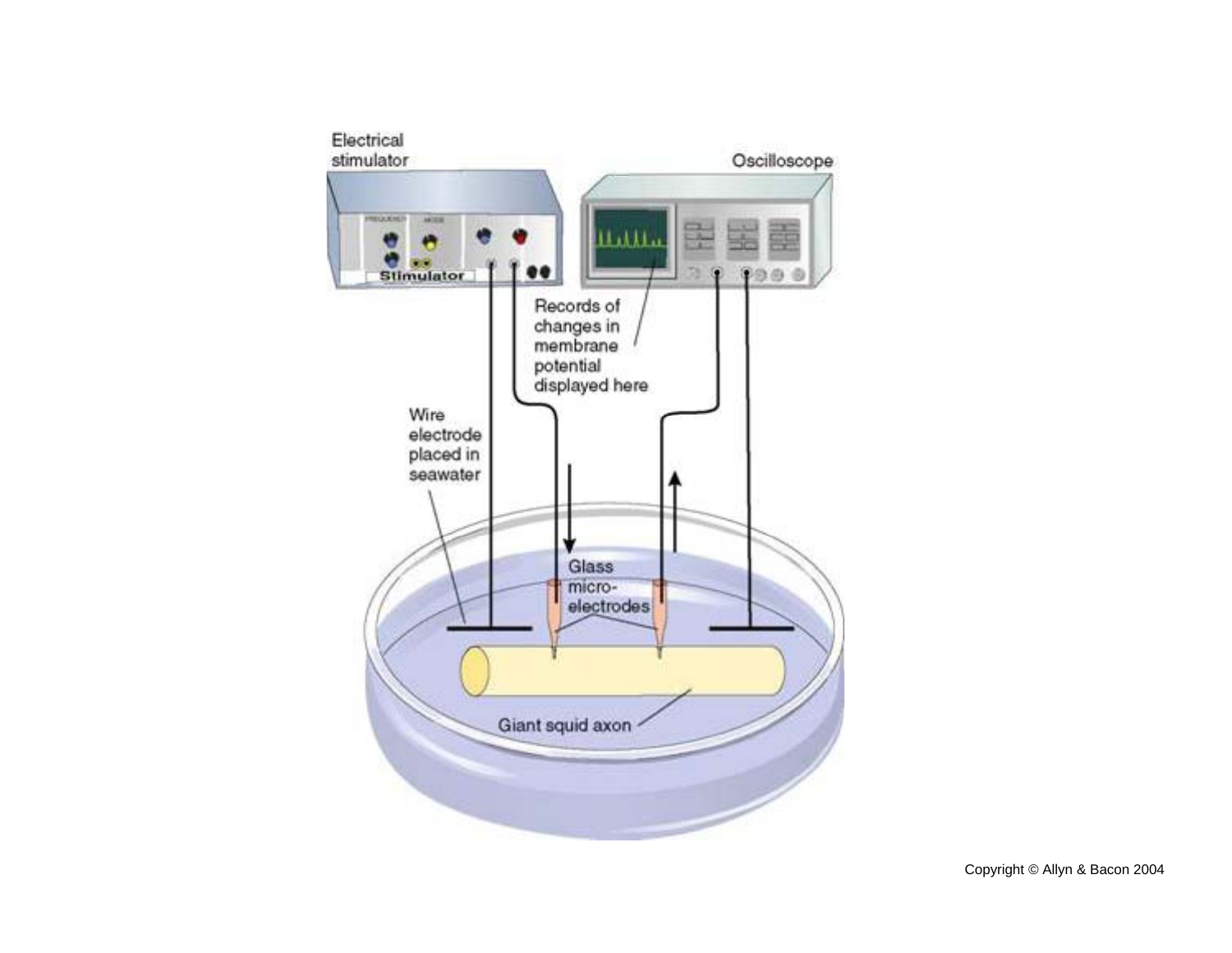

Copyright © Allyn & Bacon 2004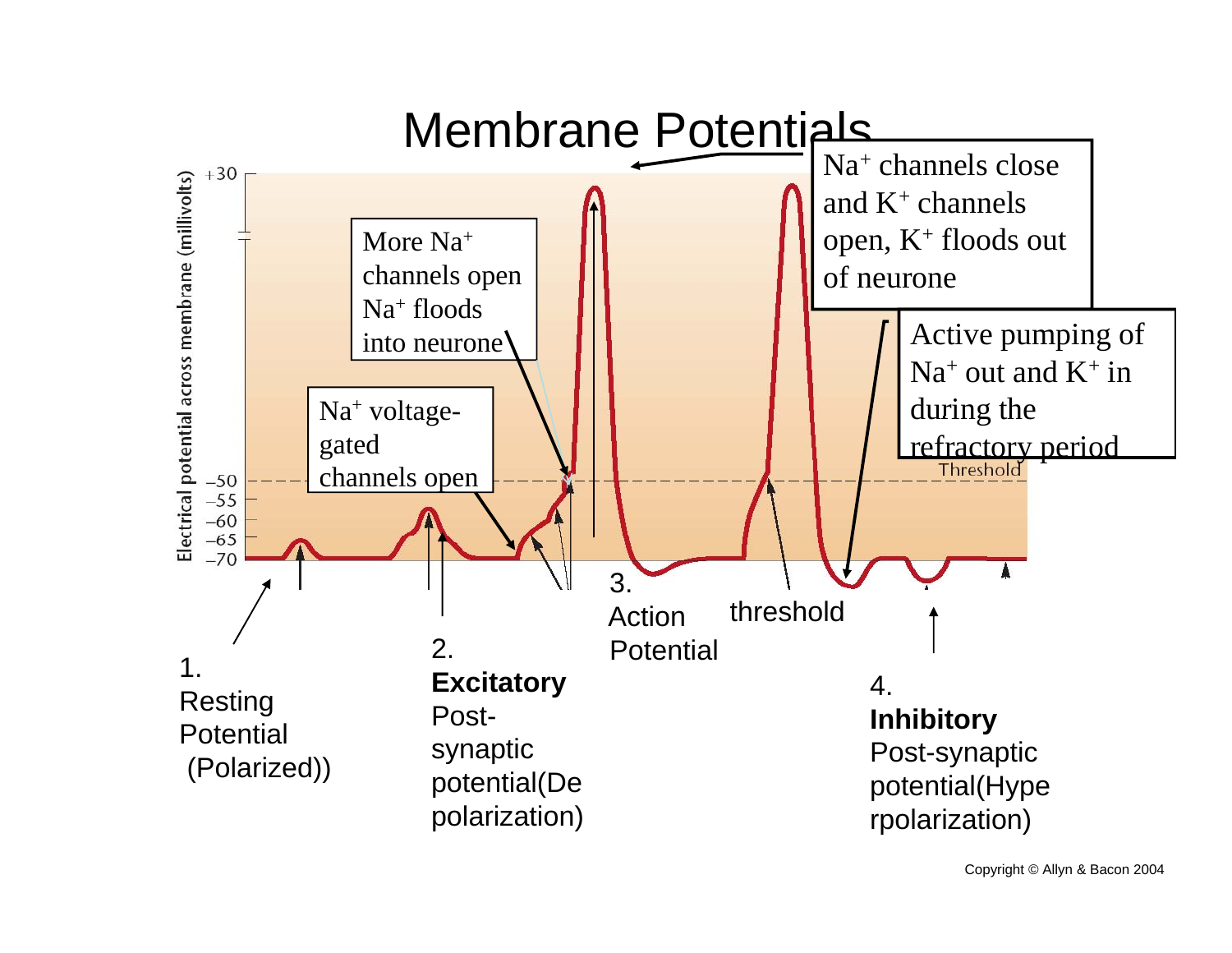#### 2. Excitatory Post-synaptic Potential (EPSP)

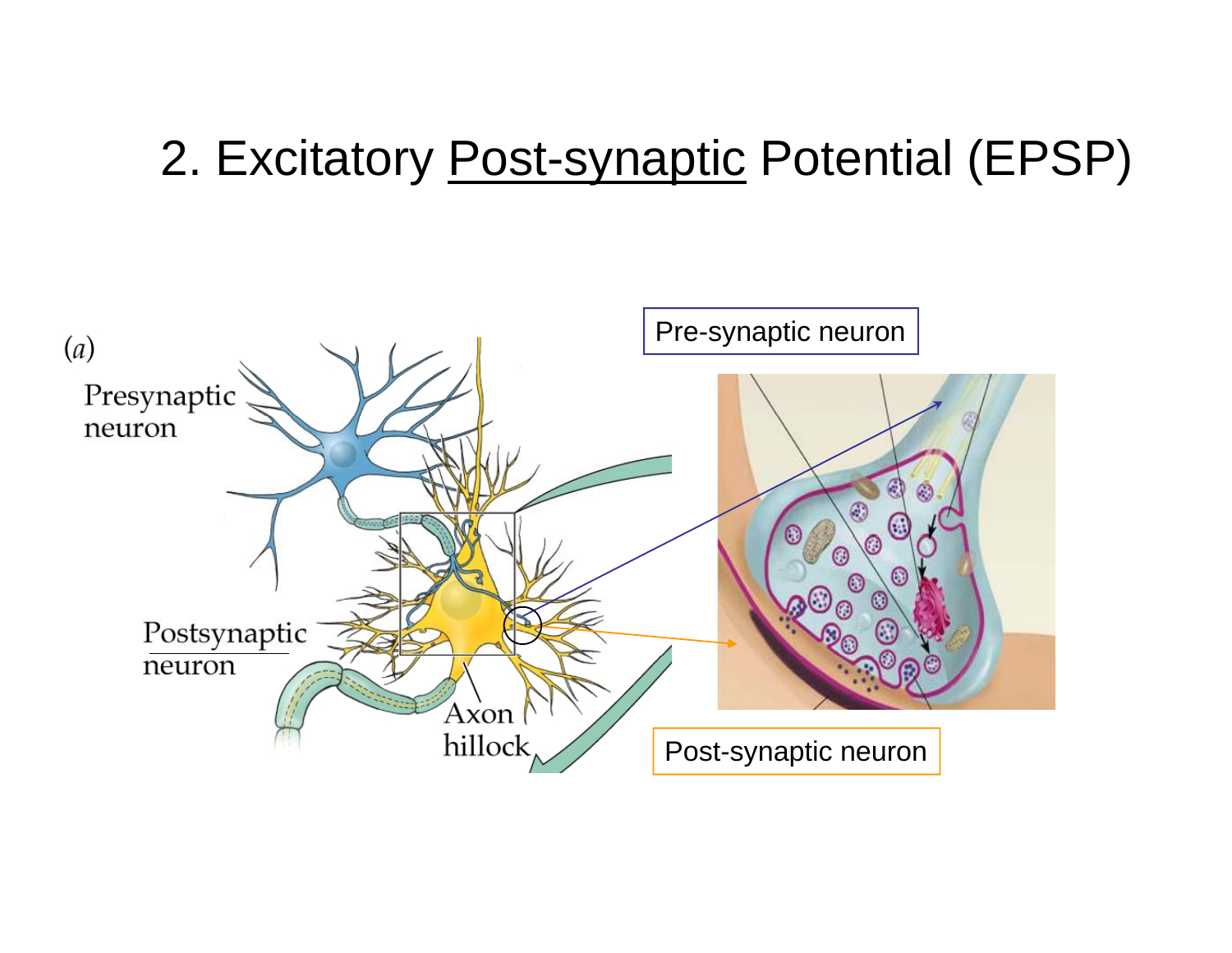# Excitatory Post-synaptic Potential (EPSP)

- 1. The pre-synaptic neuron releases a neurotransmitter.
- 2. Neurotransmitter diffuses across extra-cellular space - synaptic cleft.
- 3. Neurotransmitter binds to postsynaptic receptor.
- 4. Binding of neurotransmitter causes Na+ channels in **post-synaptic** in**post synaptic**membrane to open.
- 5. Depolarization occurs (excitatory **potential**)

Pre-synaptic neuron





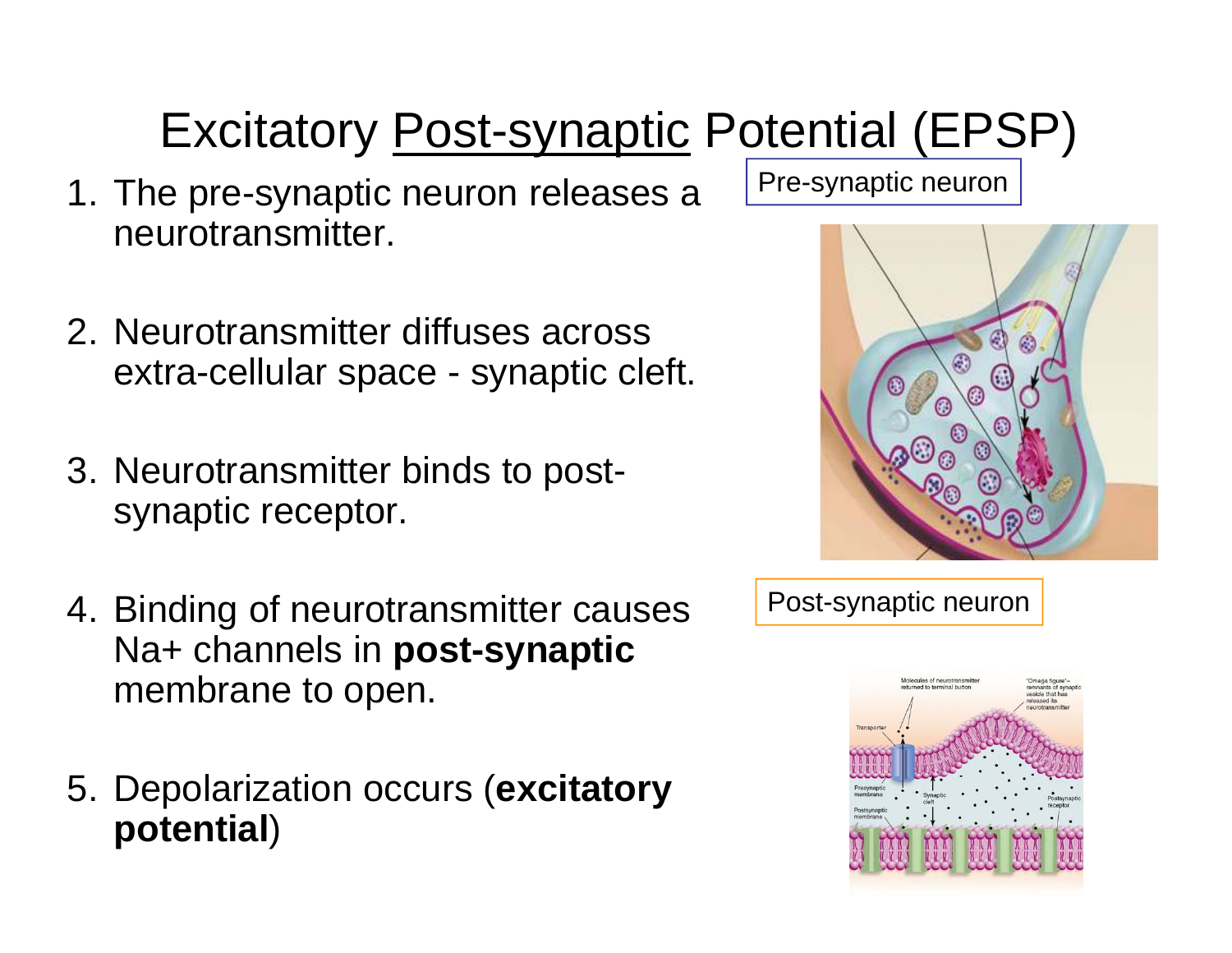### Excitatory Post-Synaptic Potential (EPSP)



 $K^+$  = Potassium; Na<sup>+</sup> = Sodium; Cl<sup>-</sup> = Chloride; Pr<sup>-</sup> = prote  $^+=$  Potassium;  $Na^+=$  Sodium;  $Cl^-=$  Chloride;  $Pr^-=$  proteins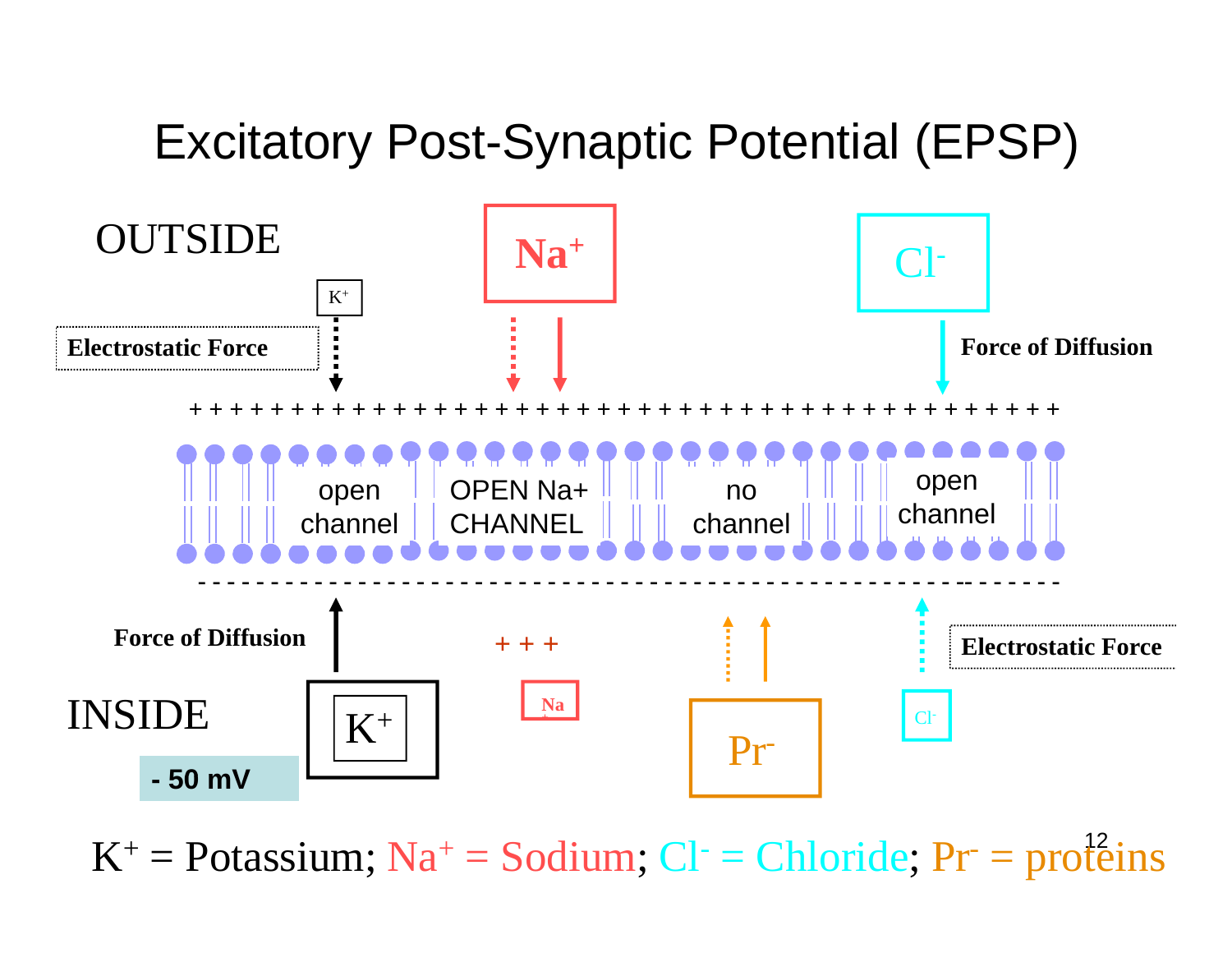## EPSP

- •EPSP is a "graded" potential
- • Multiple EPSPs are integrated across space and time.
- • Once the threshold is reached, voltagedependent sodium channels are opened

• The cell is depolarized **Excitatory** Integration (action potential)